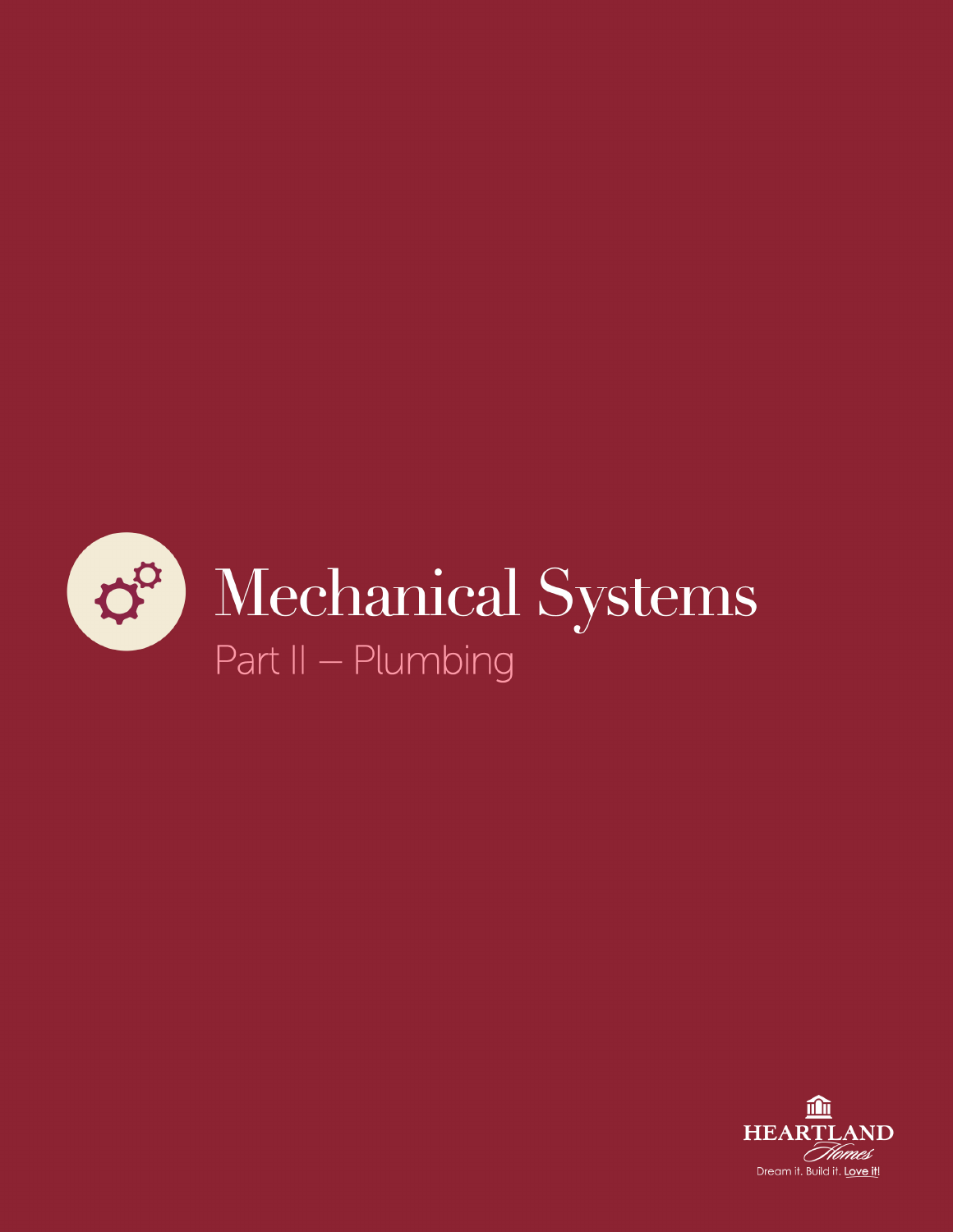

# Plumbing Care and Maintenance

#### Gas Water Heaters

- Before requesting warranty service for no hot water, carefully read the manufacturer's manual and check the gas water heater pilot light. If the pilot is not lit, refer to your owner's manual for instructions on lighting the pilot.
- If you need to drain the water heater to remove sediment which can build up and cause the element to burn out, please read the manufacturer's instructions. Remember to turn off the circuit breaker on the water heater; turn off the cold water supply to the heater; open a nearby hot water faucet; open the heater tank completely prior to turning the electricity back on. If you don't you will dry fire the elements and they will have to be replaced.

#### Electric Water Heaters

- Be sure to turn the power off to the water heater prior to conducting any maintenance on or adjusting the temperature of the water heater.
- The water heater should be inspected annually by a qualified service technician for damaged components.
- Drain the water heater monthly until the water is clear (approximately one gallon of water). This will remove any possible sediment from the tank. Remember to refill the tank completely before re-starting.

#### Toilets/Water Closets

- Do not use any type of abrasive when cleaning the toilet seat. Toilet seats should be placed in the closed position, never dropped, as this will weaken/loosen the hinges.
- It is recommended that you do not use a bowl cleaner in the toilet tank as some of these products will warp the rubber flapper and cause the toilet to run after flushing. If a warranty call is placed for a running toilet and this is the cause, you will be charged for the repair.
- The toilets in your new home are water saving toilets. Therefore, please remember this before placing a warranty call due to a "slow flushing toilet".
- Should you have a toilet stoppage, try a plunger first before placing a warranty call. In most cases, this will clear the stoppage.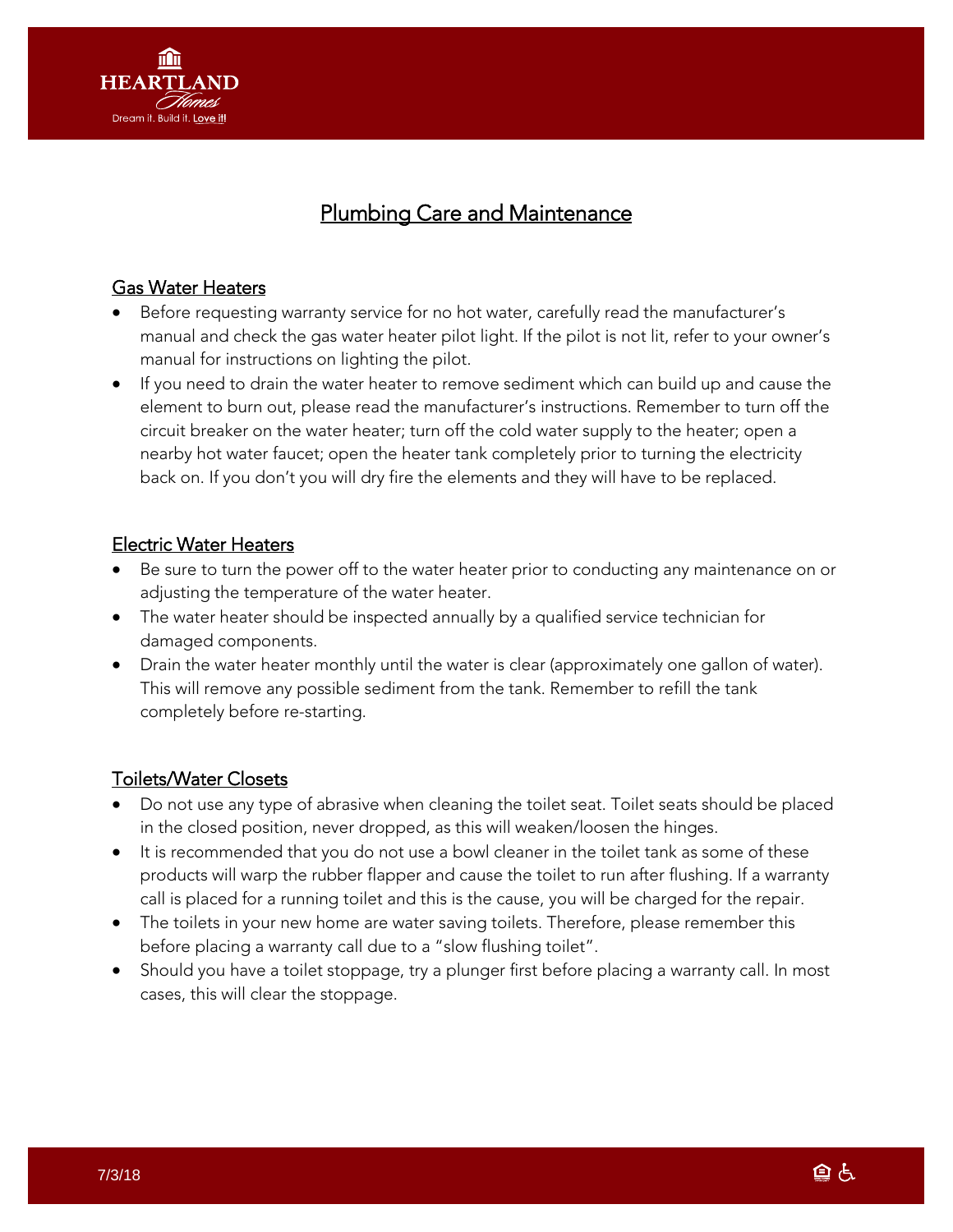

#### Hose Bibs/Exterior Faucets

- Winterize your outside faucets (hose bibs) prior to winter. It is very important that the outside faucets be drained to prevent them from freezing and bursting. Frozen and/or burst pipes caused by freezing are not covered by warranty.
- Each fall the outside faucets must be drained to prevent them from freezing. Shut off the outside faucet by turning off the inside shut off valves. Lift the ring on vacuum breakers on the hose bibs. Open the outside faucet – this can be left open to allow excess water to drain out. Bleed the lines – open the bleed valve (cap) that is located by the inside shut off valve to let the excess water drain out of the line.
- In home equipped with Frost-Free hose bibs, there is no vacuum breaker or plastic ring, simply remove any hose and shut off the hose bib at the exterior faucet and turn off the inside shut off valves.
- In the spring, follow the procedure in reverse order to have your outside faucets operable.
- Heartland Homes is not responsible for frozen and/or burst pipes as a result of freezing. You will be charged the current service rate for repairs and payment must be made at the time of the warranty call.

## Sump Pumps

- The sump pump will come on when the water level is approximately 1" above the pump handle. You can check to see if the sump pump is working properly by starting the sump pump manually at least once per month.
- During the first year, the sump pump should be cleaned often, especially at the pump pit. Remove any debris or materials that may accumulate and could clog the water inlet.
- Before checking the sump pump or cleaning it, it is advisable that you read your owner's manual.

## Garbage Disposal/Food Disposer

## Do:

- o Grind food scraps only with a strong flow of cold water
- o Grind citrus and melon rinds
- o Dispose of small amounts of fats and grease with the disposal on and a strong flow of cold water.
- o Flush the disposal for cleaning; allow disposal to run for 25 seconds after grinding is complete, while continuing with a strong flow of cold water.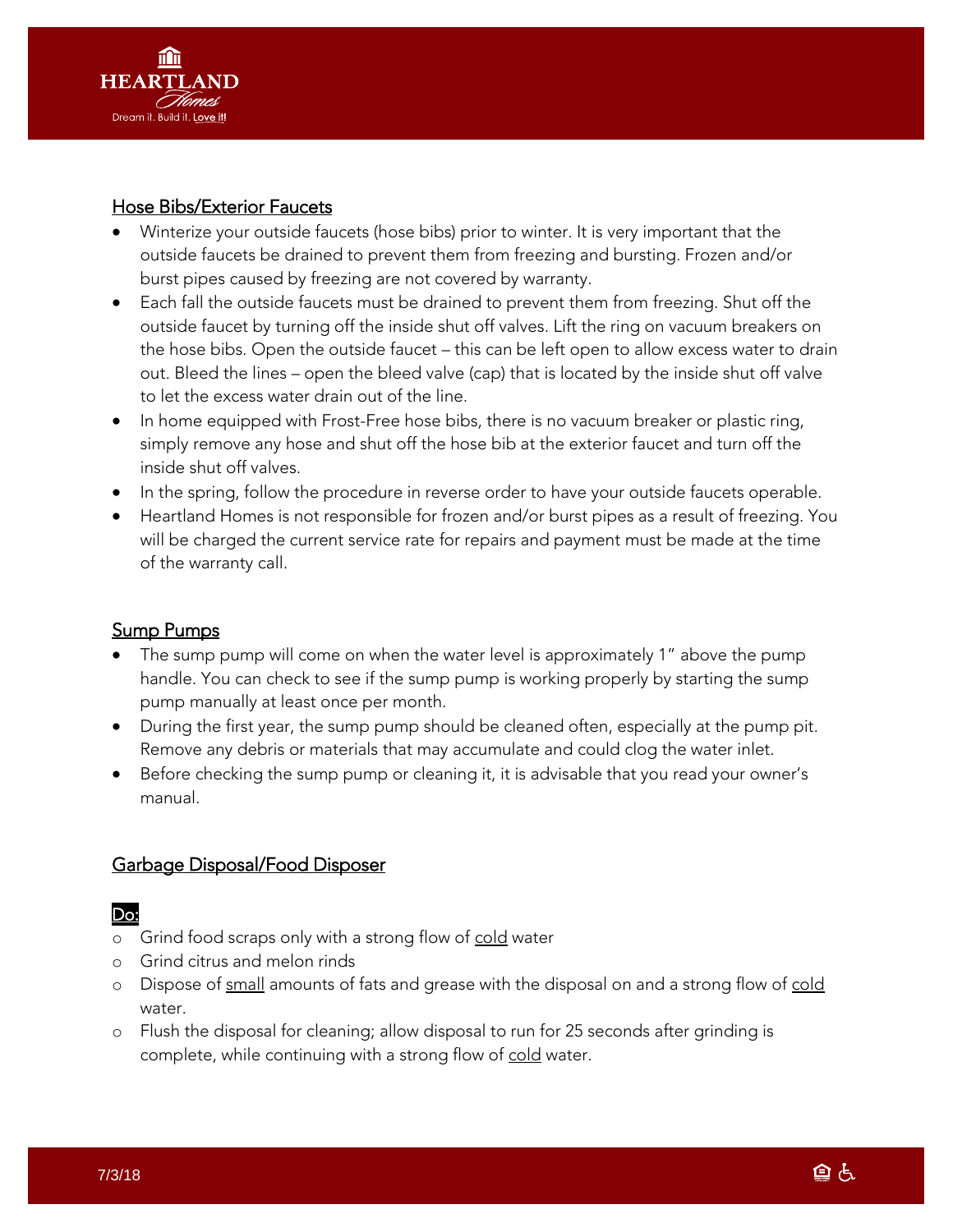

## Do Not:

- Dispose of coffee grounds or fibrous waste like asparagus or corn husks; this can damage the unit.
- o Use hot water for grinding waste; however, draining hot water through the sink is OK.
- o Turn off the motor before grinding is complete.
- o Operate the motor without a strong flow of cold water.

## Welled Exits

 It is very important to maintain the cleanliness of the welled exit. Debris (leaves, grass, or dirt) can clog the drain which will cause water to build up in the well. This will cause water to build up in the wall and eventually come in through the door. Heartland Homes is not responsible for any door leaks due to clogged welled exit drains.

## **Emergency Calls**

- Emergencies that will be taken care of after regular working hours are:
	- a) Major sewage stoppage if this occurs more than 30 days after the settlement date of your home, you may be charged for this type of call.
	- b) Broken water pipes, resulting in the MAIN water valve being shut off.
	- c) NO hot water response time is 24 hours after receiving call if under warranty.
	- d) Should a call be received after hours and it is determined that it is not an emergency; you will be instructed to call the office on the next working day to schedule an appointment. Please remember that the warranty mechanic that is on emergency call will in no way schedule an appointment for you. This is to be done by the homeowner through our office.
	- e) When an appointment is scheduled for a specific day, we do expect you to be home on that date. Should our warranty mechanic find no one at home, we will leave you a "Sorry We Missed You" doorknocker and you will have to call to reschedule the appointment.
	- f) The vendor does not schedule appointments for a specific time; however, they can give you an approximate time if you call their Warranty Department the day of your warranty call. The vendor can also phone you at work when they are on their way to your home.